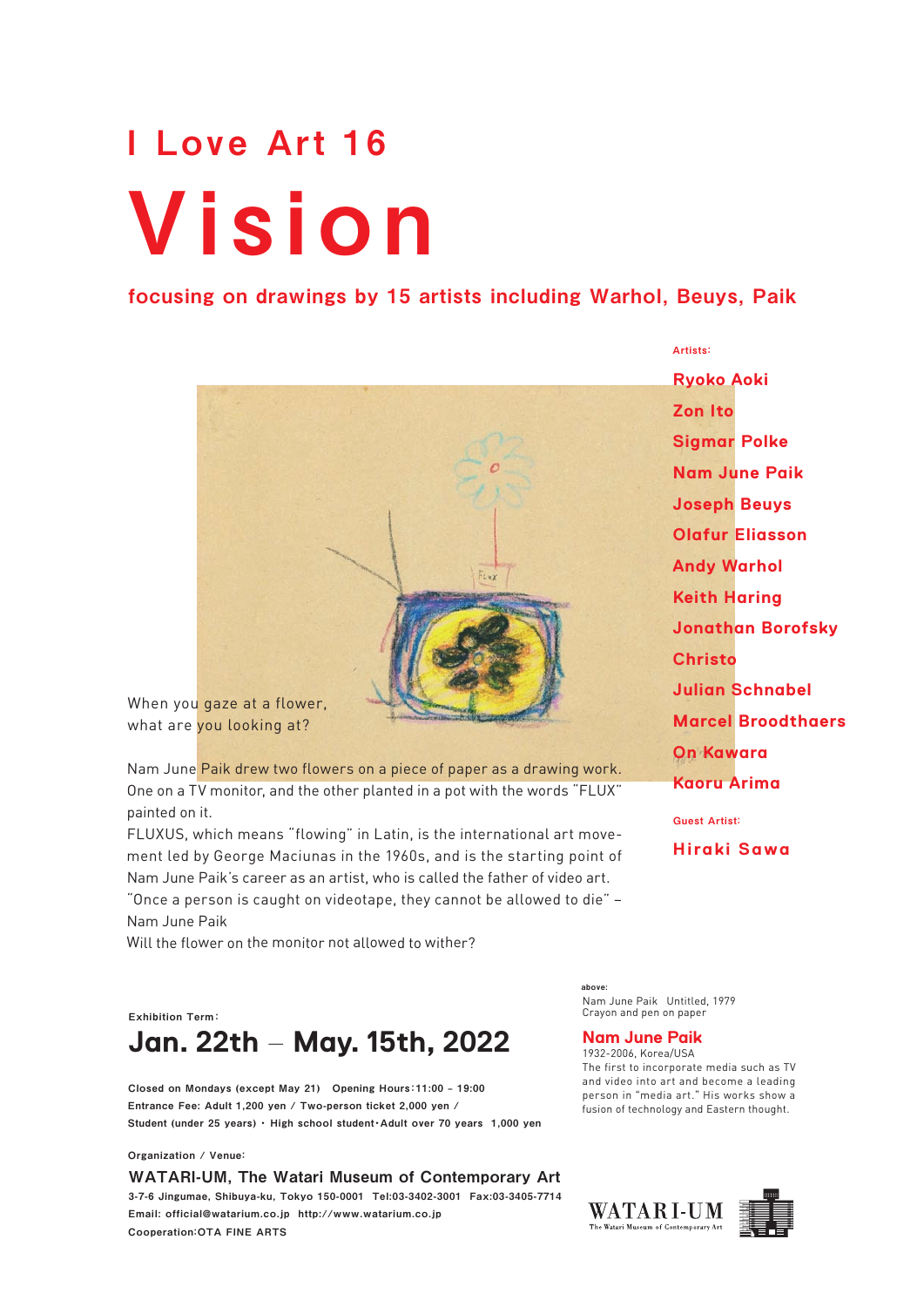With the pandemic, in just two years, it has become <sup>a</sup> special thing to meet someone in person. Encounters come through the screen of <sup>a</sup> monitor. Through the screen, the encounter relies more on the sense of sight, while sense of touch or smell seem to be powerless. As screens continue to be shared, sight has become <sup>a</sup> sense shared with others, more than an individual sense. We are no longer conscious of ourselves and others. Our own experiences and those of others, our own feelings and those of others, mixed together, and even the distinction between them is difficult.

Nevertheless, flowers bloom and wither beautifully, and it is you, the person looking at the flower, who feels the beauty of flower.

The lines of artists' drawings become an auxiliary line to unknown visions when we gaze at the them. Encountering drawings is like walking down <sup>a</sup> street. You are walking to an unknown place at your own pace. A visual trip is accompanied by physical sensations.

Squinting at <sup>a</sup> flower across the river, or staring at <sup>a</sup> drawing of <sup>a</sup> flower in front of you with your eyes wide open.

At that moment, your eyes have <sup>a</sup> beautiful expression just like <sup>a</sup> flower.

In this exhibition "Vision," we hope you enjoy visual experience through the artists' work. We exhibit about 160 drawings and paintings by 14 artists from our museum's collection, including Andy Warhol's first drawing book "25 Cats Named Sam and One Blue Pussy," Nam June Paik's drawings of smiling TV or crying TV, and blackboard drawing "Continuity" which Joseph Beuys drew in Tokyo in 1984. In addition, as <sup>a</sup> gues<sup>t</sup> artist, Hiraki Sawa's video works "/home" and "/home (absent room)" and his new drawings shall be shown.

In 1972, the gallery of the predecessor of WATARI-UM, The Watari Museum of Contemporary Art opened. The artists you can meet in our collection are now leading contemporary artists. The attitude of interacting with artists and creating exhibitions while encountering new art works has been passed down to the exhibitions in WATARI-UM. We hope you can enjoy our collection.

## **WORKS**

#### **Andy Warhol**

#### 1928-1987, USA

Started to create Pop Art works while working as <sup>a</sup> commercial illustrator in the 1950s. He acquired overwhelming popularity through the works depicting icons of popular culture.



#### **Joseph Beuys** 1921-1986, Germany

Proposed the concep<sup>t</sup> of "social sculpture" and has influenced many forms of art since the late 20th century. "Everyone is an artist"is famous phrase of Beuys.



Making of the Score "Continuity", 1984

25 Cats Named Sam and One Blue Pussy, 1954 Watercolour on paper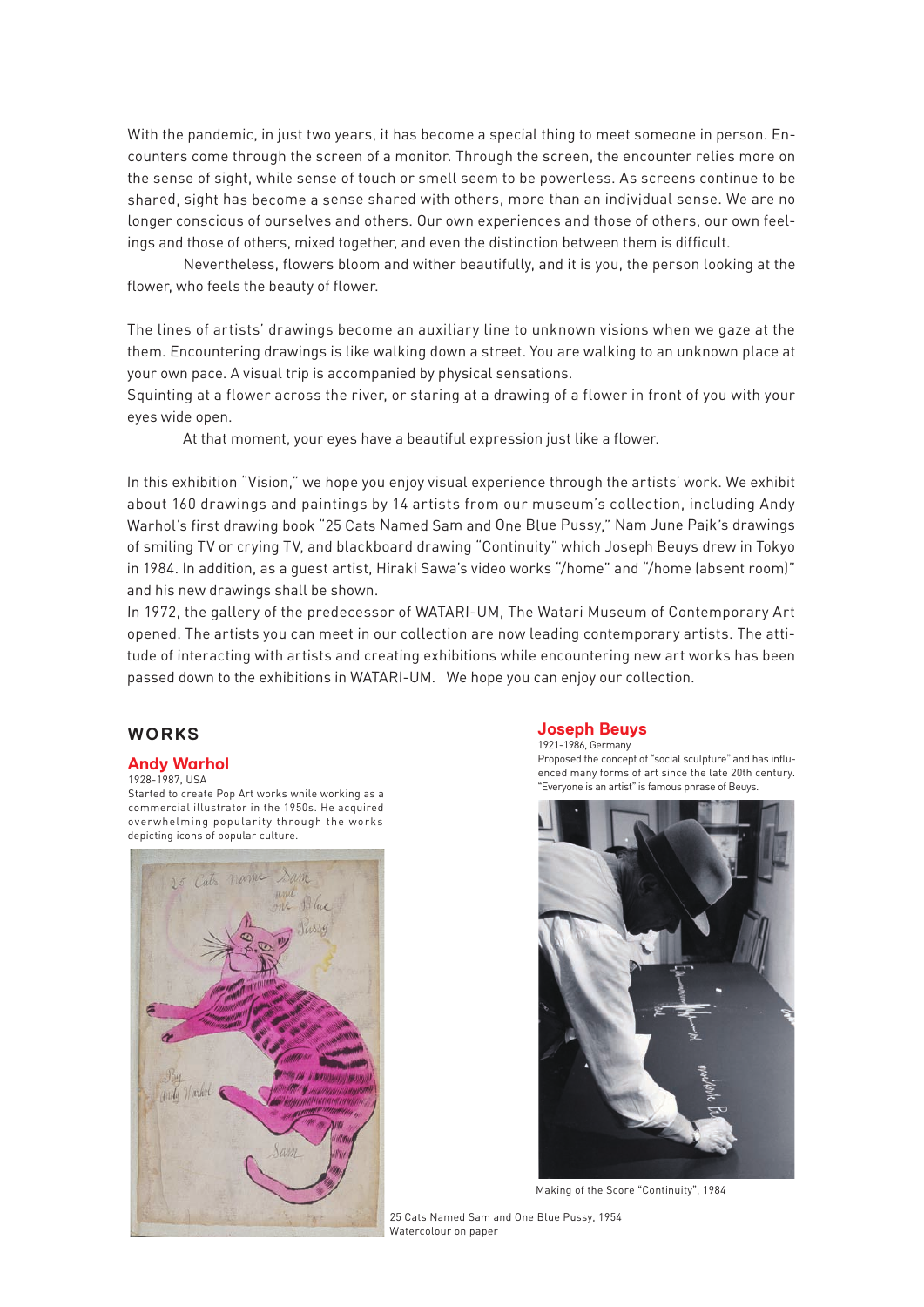## **Ryoko Aoki**

#### 1973-, Japan

Creates installations that combine images of animals and plants, fragments from the everyday life, geometric patterns and other motifs drawn in succession.



Workshop Free Molecules Metamorphoses, 2019-2020 Watercolor on paper

## **Olafur Eliasson**

1967-, Denmark

Creates works that question the mechanisms of human perceptions and recognitions, using elements of the natural world such as space, light, water, and fog.



Homage to P. Schatz, 2012 Optical Lighting Film, Aluminium Rings, LED Strips



#### **Keith Haring** 1958-1990, USA

Appeared from East Village in the beginning of the 1980s, immediately became <sup>a</sup> pioneer of graffiti art and gained international fame.

> Untitled (toruso), 1983 Marker ink, fluorescent paint on plaster

#### **Zon Ito** 1971-, Japan

Produces animation works, drawings, sculptures in addition to embroidery works.



Lateral l ine, 2003 Embroidery on fabrics

#### **Sigmar Polke** 1941-2010, Germany

Attempted to reconsider the image in print culture and painting itself through works that freely combine <sup>a</sup> variety of materials and styles.



Untitled,1969 Gouache on paper

## **Jonathan Borofsky**

1942-, USA Using dreams as the subject matter, he creates works that pretend to be comical and unreal, while condensing and hiding social issues and human propositions.



I dreamed the Myersons had <sup>a</sup> Beautiful inner court yard, 1973 Oil and charcoal on canvas board